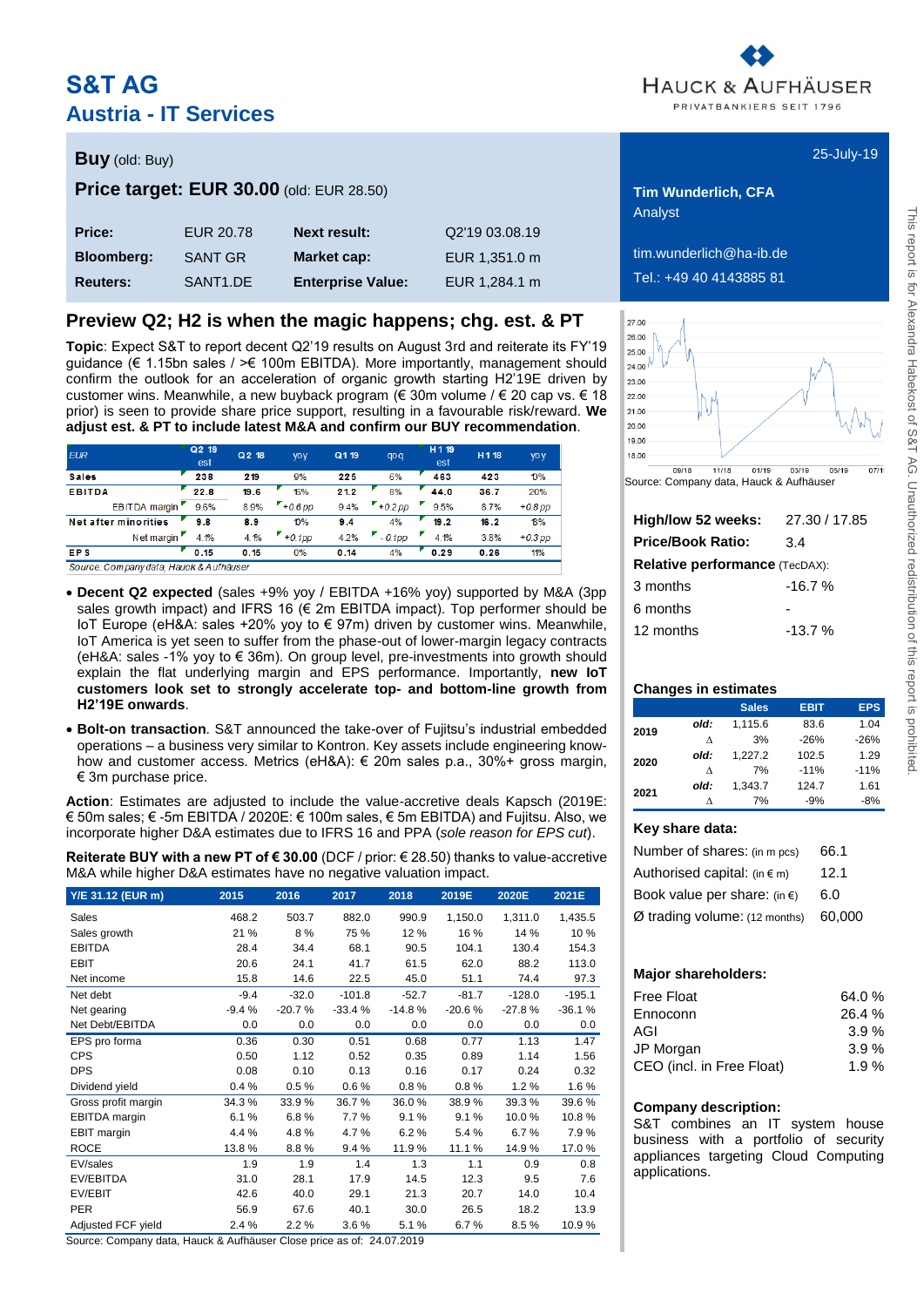# **Financials**

| Profit and loss (EUR m)                                 | 2015   | 2016   | 2017   | 2018    | 2019E   | 2020E   | 2021E   |
|---------------------------------------------------------|--------|--------|--------|---------|---------|---------|---------|
| <b>Net sales</b>                                        | 468.2  | 503.7  | 882.0  | 990.9   | 1,150.0 | 1,311.0 | 1,435.5 |
| Sales growth                                            | 21.4%  | 7.6%   | 75.1%  | 12.3%   | 16.1%   | 14.0%   | 9.5%    |
| Increase/decrease in finished goods and work-in-process | 2.7    | 2.8    | 13.4   | 15.1    | 11.5    | 13.1    | 14.4    |
| <b>Total sales</b>                                      | 470.9  | 506.5  | 895.3  | 1,006.0 | 1,161.5 | 1,324.1 | 1,449.9 |
| Other operating income                                  | 6.3    | 6.1    | 8.5    | 7.5     | 4.6     | 4.6     | 5.0     |
| Material expenses                                       | 309.3  | 334.8  | 567.0  | 644.3   | 709.6   | 803.6   | 875.7   |
| Personnel expenses                                      | 89.5   | 93.5   | 179.4  | 194.6   | 272.8   | 308.1   | 331.6   |
| Other operating expenses                                | 50.0   | 50.0   | 89.4   | 84.0    | 79.7    | 86.5    | 93.3    |
| Total operating expenses                                | 442.6  | 472.1  | 827.3  | 915.4   | 1.057.4 | 1,193.7 | 1,295.6 |
| <b>EBITDA</b>                                           | 28.4   | 34.4   | 68.1   | 90.5    | 104.1   | 130.4   | 154.3   |
| Depreciation                                            | 7.7    | 10.3   | 7.4    | 29.0    | 11.4    | 11.7    | 12.3    |
| <b>EBITA</b>                                            | 20.6   | 24.1   | 60.7   | 61.5    | 92.7    | 118.7   | 142.0   |
| Amortisation of goodwill                                | 0.0    | 0.0    | 0.0    | n/a     | 0.0     | 0.0     | 0.0     |
| Amortisation of intangible assets                       | 0.0    | 0.0    | 18.9   | n/a     | 30.7    | 30.5    | 29.0    |
| Impairment charges                                      | 0.0    | 0.0    | 0.0    | n/a     | 0.0     | 0.0     | 0.0     |
| <b>EBIT</b> (inc revaluation net)                       | 20.6   | 24.1   | 41.7   | 61.5    | 62.0    | 88.2    | 113.0   |
| Interest income                                         | 0.3    | 0.3    | 0.6    | 1.0     | 0.6     | 0.7     | 1.5     |
| Interest expenses                                       | 3.0    | 4.4    | 6.9    | 6.2     | 5.2     | 5.6     | 5.6     |
| Other financial result                                  | 0.5    | 0.0    | 0.0    | 0.0     | 0.0     | 0.0     | 0.0     |
| <b>Financial result</b>                                 | $-2.2$ | $-4.0$ | $-6.4$ | $-5.2$  | $-4.6$  | $-4.9$  | $-4.1$  |
| Recurring pretax income from continuing operations      | 18.4   | 20.1   | 35.4   | 56.3    | 57.4    | 83.4    | 108.9   |
| Extraordinary income/loss                               | 0.0    | 0.0    | 0.0    | 0.0     | 0.0     | 0.0     | 0.0     |
| <b>Earnings before taxes</b>                            | 18.4   | 20.1   | 35.4   | 56.3    | 57.4    | 83.4    | 108.9   |
| <b>Taxes</b>                                            | 0.8    | $-0.3$ | 6.0    | 7.9     | 5.7     | 8.3     | 10.9    |
| Net income from continuing operations                   | 17.6   | 20.4   | 29.4   | 48.5    | 51.7    | 75.1    | 98.0    |
| Result from discontinued operations (net of tax)        | 0.0    | 0.0    | 0.0    | 0.0     | 0.0     | 0.0     | 0.0     |
| <b>Net income</b>                                       | 17.6   | 20.4   | 29.4   | 48.5    | 51.7    | 75.1    | 98.0    |
| Minority interest                                       | 1.8    | 5.8    | 6.9    | 3.5     | 0.6     | 0.7     | 0.7     |
| Net profit (reported)                                   | 15.8   | 14.6   | 22.5   | 45.0    | 51.1    | 74.4    | 97.3    |
| Average number of shares                                | 43.5   | 44.2   | 52.5   | 66.1    | 66.1    | 66.1    | 66.1    |
| <b>EPS</b> reported                                     | 0.36   | 0.33   | 0.43   | 0.68    | 0.77    | 1.13    | 1.47    |

| Profit and loss (common size)                           | 2015   | 2016    | 2017   | 2018   | 2019E  | 2020E  | 2021E  |
|---------------------------------------------------------|--------|---------|--------|--------|--------|--------|--------|
| <b>Net sales</b>                                        | 100.0% | 100.0%  | 100.0% | 100.0% | 100.0% | 100.0% | 100.0% |
| Increase/decrease in finished goods and work-in-process | 0.6%   | 0.6%    | 1.5%   | 1.5%   | 1.0%   | 1.0%   | 1.0%   |
| <b>Total sales</b>                                      | 100.6% | 100.6%  | 101.5% | 101.5% | 101.0% | 101.0% | 101.0% |
| Other operating income                                  | 1.3%   | 1.2%    | 1.0%   | 0.8%   | 0.4%   | 0.4%   | 0.4%   |
| Material expenses                                       | 66.1%  | 66.5%   | 64.3%  | 65.0%  | 61.7%  | 61.3%  | 61.0%  |
| Personnel expenses                                      | 19.1%  | 18.6%   | 20.3%  | 19.6%  | 23.7%  | 23.5%  | 23.1%  |
| Other operating expenses                                | 10.7%  | 9.9%    | 10.1%  | 8.5%   | 6.9%   | 6.6%   | 6.5%   |
| Total operating expenses                                | 94.5%  | 93.7%   | 93.8%  | 92.4%  | 92.0%  | 91.1%  | 90.3%  |
| <b>EBITDA</b>                                           | 6.1%   | 6.8%    | 7.7%   | 9.1%   | 9.1%   | 10.0%  | 10.8%  |
| Depreciation                                            | 1.7%   | 2.0%    | 0.8%   | 2.9%   | 1.0%   | 0.9%   | 0.9%   |
| <b>EBITA</b>                                            | 4.4 %  | 4.8%    | 6.9%   | 6.2%   | 8.1%   | 9.1%   | 9.9%   |
| Amortisation of goodwill                                | 0.0%   | 0.0%    | 0.0%   | n/a    | 0.0%   | 0.0%   | 0.0%   |
| Amortisation of intangible assets                       | 0.0%   | 0.0%    | 2.1%   | n/a    | 2.7%   | 2.3%   | 2.0%   |
| Impairment charges                                      | 0.0%   | 0.0%    | 0.0%   | n/a    | 0.0%   | 0.0%   | 0.0%   |
| <b>EBIT</b> (inc revaluation net)                       | 4.4 %  | 4.8%    | 4.7%   | 6.2%   | 5.4%   | 6.7%   | 7.9%   |
| Interest income                                         | 0.1%   | 0.1%    | 0.1%   | 0.1%   | 0.1%   | 0.1%   | 0.1%   |
| Interest expenses                                       | 0.6%   | 0.9%    | 0.8%   | 0.6%   | 0.4%   | 0.4%   | 0.4%   |
| Other financial result                                  | 0.1%   | 0.0%    | 0.0%   | 0.0%   | 0.0%   | 0.0%   | 0.0%   |
| <b>Financial result</b>                                 | neg.   | neg.    | neg.   | neg.   | neg.   | neg.   | neg.   |
| Recurring pretax income from continuing operations      | 3.9%   | 4.0%    | 4.0%   | 5.7%   | 5.0%   | 6.4%   | 7.6%   |
| Extraordinary income/loss                               | 0.0%   | $0.0\%$ | 0.0%   | 0.0%   | 0.0%   | 0.0%   | 0.0%   |
| <b>Earnings before taxes</b>                            | 3.9%   | 4.0%    | 4.0%   | 5.7%   | 5.0%   | 6.4%   | 7.6%   |
| Tax rate                                                | 4.3%   | $-1.6%$ | 17.0%  | 14.0%  | 10.0%  | 10.0%  | 10.0%  |
| Net income from continuing operations                   | 3.8%   | 4.1%    | 3.3%   | 4.9%   | 4.5%   | 5.7%   | 6.8%   |
| Income from discontinued operations (net of tax)        | 0.0%   | $0.0\%$ | 0.0%   | 0.0%   | 0.0%   | 0.0%   | 0.0%   |
| Net income                                              | 3.8%   | 4.1%    | 3.3%   | 4.9%   | 4.5 %  | 5.7%   | 6.8%   |
| Minority interest                                       | 0.4%   | 1.2%    | 0.8%   | 0.4%   | 0.1%   | 0.1%   | 0.1%   |
| Net profit (reported)                                   | 3.4%   | 2.9%    | 2.6%   | 4.5%   | 4.4 %  | 5.7%   | 6.8%   |

Source: Company data, Hauck & Aufhäuser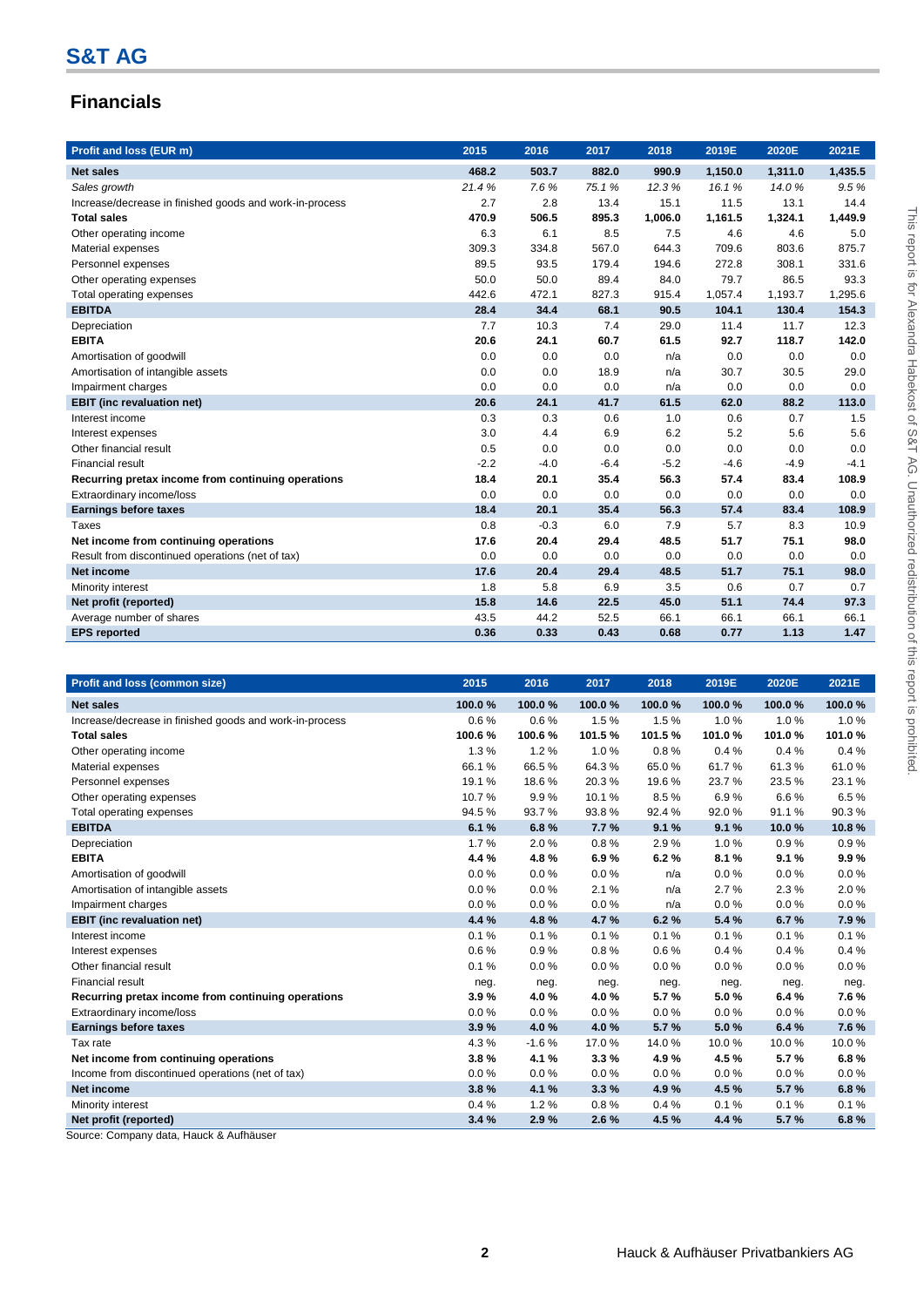# **S&T AG**

| <b>Balance sheet (EUR m)</b>                              | 2015  | 2016  | 2017  | 2018  | 2019E | 2020E   | 2021E   |
|-----------------------------------------------------------|-------|-------|-------|-------|-------|---------|---------|
| Intangible assets                                         | 72.8  | 183.2 | 189.9 | 207.6 | 193.7 | 178.3   | 165.0   |
| Property, plant and equipment                             | 15.2  | 27.5  | 31.9  | 37.1  | 41.2  | 49.2    | 57.7    |
| <b>Financial assets</b>                                   | 3.1   | 12.1  | 17.6  | 0.3   | 0.3   | 0.3     | 0.3     |
| <b>FIXED ASSETS</b>                                       | 91.0  | 222.8 | 239.4 | 244.9 | 235.2 | 227.7   | 223.0   |
| Inventories                                               | 28.7  | 84.9  | 104.0 | 130.8 | 151.3 | 172.5   | 188.9   |
| Accounts receivable                                       | 86.4  | 168.6 | 172.4 | 202.7 | 235.2 | 268.1   | 293.6   |
| Other current assets                                      | 36.7  | 41.5  | 43.5  | 68.0  | 69.7  | 71.5    | 73.3    |
| Liquid assets                                             | 60.3  | 125.6 | 216.9 | 171.8 | 221.3 | 267.6   | 334.7   |
| Deferred taxes                                            | 15.9  | 25.4  | 28.6  | 29.8  | 29.8  | 29.8    | 29.8    |
| Deferred charges and prepaid expenses                     | 0.0   | 0.0   | 0.0   | 0.0   | 0.0   | 0.0     | 0.0     |
| <b>CURRENT ASSETS</b>                                     | 228.0 | 445.9 | 565.5 | 603.0 | 707.3 | 809.5   | 920.2   |
| <b>TOTAL ASSETS</b>                                       | 319.1 | 668.7 | 804.9 | 847.9 | 942.5 | 1,037.2 | 1,143.3 |
| <b>SHAREHOLDERS EQUITY</b>                                | 99.8  | 154.0 | 305.1 | 356.0 | 396.4 | 459.6   | 540.7   |
| <b>MINORITY INTEREST</b>                                  | 2.4   | 87.0  | 26.7  | 11.3  | 11.3  | 11.3    | 11.3    |
| Long-term debt                                            | 28.1  | 74.2  | 68.7  | 79.4  | 100.0 | 100.0   | 100.0   |
| Provisions for pensions and similar obligations           | 2.5   | 11.6  | 21.2  | 14.6  | 14.8  | 14.9    | 15.0    |
| Other provisions                                          | 6.0   | 39.1  | 36.7  | 28.0  | 28.8  | 29.7    | 30.6    |
| <b>Non-current liabilities</b>                            | 36.5  | 124.8 | 126.6 | 122.0 | 143.6 | 144.6   | 145.7   |
| short-term liabilities to banks                           | 22.9  | 19.5  | 46.4  | 39.6  | 39.6  | 39.6    | 39.6    |
| Accounts payable                                          | 70.1  | 134.3 | 154.9 | 177.0 | 205.4 | 234.1   | 256.4   |
| Advance payments received on orders                       | 0.0   | 0.0   | 0.0   | 0.0   | 0.0   | 0.0     | 0.0     |
| Other liabilities (incl. from lease and rental contracts) | 85.9  | 143.7 | 135.6 | 129.4 | 133.3 | 133.3   | 133.3   |
| Deferred taxes                                            | 1.4   | 5.4   | 9.5   | 12.6  | 12.9  | 14.6    | 16.2    |
| Deferred income                                           | 0.0   | 0.0   | 0.0   | 0.0   | 0.0   | 0.0     | 0.0     |
| <b>Current liabilities</b>                                | 180.3 | 302.8 | 346.4 | 358.6 | 391.2 | 421.7   | 445.5   |
| <b>TOTAL LIABILITIES AND SHAREHOLDERS EQUITY</b>          | 319.1 | 668.7 | 804.9 | 847.9 | 942.6 | 1,037.2 | 1,143.2 |

| <b>Balance sheet (common size)</b>                        | 2015   | 2016    | 2017   | 2018   | 2019E  | 2020E  | 2021E  |
|-----------------------------------------------------------|--------|---------|--------|--------|--------|--------|--------|
| Intangible assets                                         | 22.8%  | 27.4 %  | 23.6%  | 24.5%  | 20.5%  | 17.2%  | 14.4 % |
| Property, plant and equipment                             | 4.7%   | 4.1%    | 4.0%   | 4.4 %  | 4.4%   | 4.7%   | 5.0%   |
| <b>Financial assets</b>                                   | 1.0%   | 1.8%    | 2.2%   | 0.0%   | 0.0%   | 0.0%   | 0.0%   |
| <b>FIXED ASSETS</b>                                       | 28.5%  | 33.3%   | 29.7%  | 28.9%  | 25.0%  | 22.0%  | 19.5%  |
| Inventories                                               | 9.0%   | 12.7%   | 12.9%  | 15.4 % | 16.1%  | 16.6%  | 16.5%  |
| Accounts receivable                                       | 27.1%  | 25.2%   | 21.4%  | 23.9%  | 25.0%  | 25.9%  | 25.7%  |
| Other current assets                                      | 11.5%  | 6.2%    | 5.4%   | 8.0%   | 7.4 %  | 6.9%   | 6.4%   |
| Liquid assets                                             | 18.9%  | 18.8%   | 27.0%  | 20.3%  | 23.5%  | 25.8%  | 29.3%  |
| Deferred taxes                                            | 5.0%   | 3.8%    | 3.6%   | 3.5%   | 3.2%   | 2.9%   | 2.6%   |
| Deferred charges and prepaid expenses                     | 0.0%   | $0.0\%$ | 0.0%   | 0.0%   | 0.0%   | 0.0%   | 0.0%   |
| <b>CURRENT ASSETS</b>                                     | 71.5%  | 66.7%   | 70.3%  | 71.1%  | 75.0%  | 78.0%  | 80.5%  |
| <b>TOTAL ASSETS</b>                                       | 100.0% | 100.0%  | 100.0% | 100.0% | 100.0% | 100.0% | 100.0% |
| <b>SHAREHOLDERS EQUITY</b>                                | 31.3%  | 23.0%   | 37.9%  | 42.0%  | 42.1%  | 44.3%  | 47.3%  |
| <b>MINORITY INTEREST</b>                                  | 0.8%   | 13.0%   | 3.3%   | 1.3%   | 1.2%   | 1.1%   | 1.0%   |
| Long-term debt                                            | 8.8%   | 11.1%   | 8.5%   | 9.4%   | 10.6%  | 9.6%   | 8.7%   |
| Provisions for pensions and similar obligations           | 0.8%   | 1.7%    | 2.6%   | 1.7%   | 1.6%   | 1.4%   | 1.3%   |
| Other provisions                                          | 1.9%   | 5.8%    | 4.6%   | 3.3%   | 3.1%   | 2.9%   | 2.7%   |
| <b>Non-current liabilities</b>                            | 11.5%  | 18.7%   | 15.7%  | 14.4 % | 15.2%  | 13.9%  | 12.7%  |
| short-term liabilities to banks                           | 7.2%   | 2.9%    | 5.8%   | 4.7%   | 4.2%   | 3.8%   | 3.5%   |
| Accounts payable                                          | 22.0%  | 20.1%   | 19.2 % | 20.9%  | 21.8%  | 22.6%  | 22.4%  |
| Advance payments received on orders                       | 0.0%   | 0.0%    | 0.0%   | 0.0%   | 0.0%   | 0.0%   | 0.0%   |
| Other liabilities (incl. from lease and rental contracts) | 26.9%  | 21.5%   | 16.9%  | 15.3%  | 14.1%  | 12.9%  | 11.7%  |
| Deferred taxes                                            | 0.5%   | 0.8%    | 1.2%   | 1.5%   | 1.4%   | 1.4%   | 1.4%   |
| Deferred income                                           | 0.0%   | 0.0%    | 0.0%   | 0.0%   | 0.0%   | 0.0%   | 0.0%   |
| <b>Current liabilities</b>                                | 56.5%  | 45.3%   | 43.0%  | 42.3%  | 41.5%  | 40.7%  | 39.0%  |
| <b>TOTAL LIABILITIES AND SHAREHOLDERS EQUITY</b>          | 100.0% | 100.0%  | 100.0% | 100.0% | 100.0% | 100.0% | 100.0% |

Source: Company data, Hauck & Aufhäuser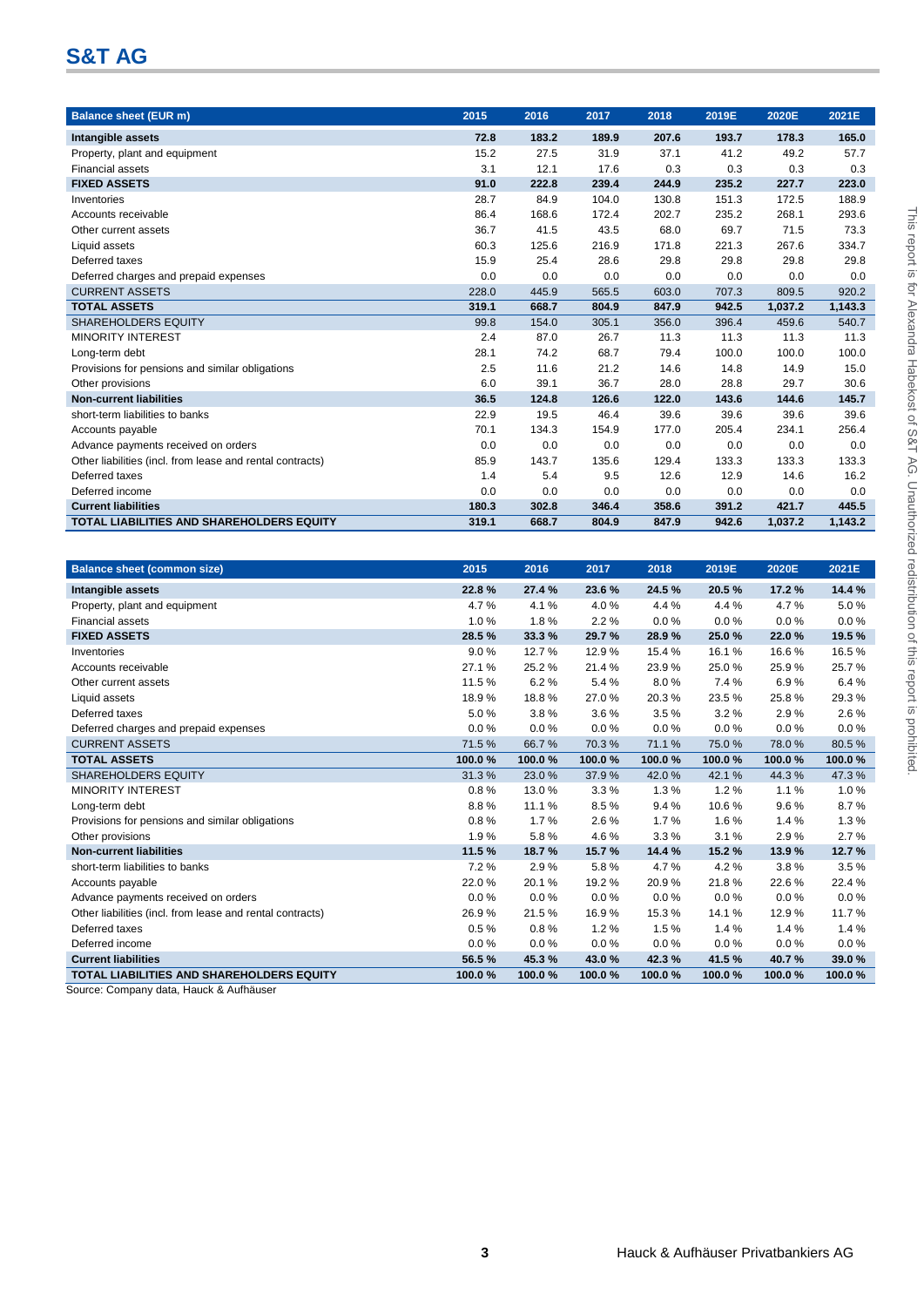# **S&T AG**

| Cash flow statement (EUR m)                          | 2015   | 2016    | 2017    | 2018    | 2019E   | 2020E   | 2021E   |
|------------------------------------------------------|--------|---------|---------|---------|---------|---------|---------|
| Net profit/loss                                      | 17.6   | 20.4    | 29.4    | 48.5    | 51.7    | 75.1    | 98.0    |
| Depreciation of fixed assets (incl. leases)          | 7.7    | 10.3    | 7.4     | 29.9    | 11.4    | 11.7    | 12.3    |
| Amortisation of goodwill                             | 0.0    | 0.0     | 0.0     | 0.0     | 0.0     | 0.0     | 0.0     |
| Amortisation of intangible assets                    | 0.0    | 0.0     | 18.9    | 0.0     | 30.7    | 30.5    | 29.0    |
| Others                                               | $-5.2$ | $-1.9$  | $-13.6$ | $-17.7$ | 2.8     | 0.3     | 0.1     |
| Cash flow from operations before changes in w/c      | 20.2   | 28.9    | 42.1    | 60.7    | 96.6    | 117.6   | 139.5   |
| Increase/decrease in inventory                       | 1.3    | 9.3     | $-17.9$ | $-4.1$  | $-20.6$ | $-21.2$ | $-16.4$ |
| Increase/decrease in accounts receivable             | 9.2    | $-1.5$  | 5.5     | $-23.1$ | $-32.5$ | $-32.9$ | $-25.5$ |
| Increase/decrease in accounts payable                | $-4.1$ | 20.3    | 15.2    | 2.1     | 28.4    | 28.8    | 22.2    |
| Increase/decrease in other working capital positions | 0.0    | 4.4     | 0.0     | 0.0     | 0.0     | 0.0     | 0.0     |
| Increase/decrease in working capital                 | 6.5    | 32.5    | 2.8     | $-25.1$ | $-24.7$ | $-25.4$ | $-19.6$ |
| Cash flow from operating activities                  | 26.7   | 61.4    | 44.9    | 35.5    | 71.9    | 92.2    | 119.9   |
| <b>CAPEX</b>                                         | 9.5    | 9.3     | 23.0    | 25.1    | 29.3    | 34.7    | 36.6    |
| Payments for acquisitions                            | 0.4    | 59.2    | 11.5    | 39.6    | 3.0     | 0.0     | 0.0     |
| <b>Financial investments</b>                         | 0.6    | 4.3     | 5.7     | $-0.5$  | 0.0     | 0.0     | 0.0     |
| Income from asset disposals                          | 0.9    | $-0.9$  | 1.2     | 1.1     | 0.0     | 0.0     | 0.0     |
| Cash flow from investing activities                  | $-9.6$ | $-73.6$ | $-39.1$ | $-63.1$ | $-32.3$ | $-34.7$ | $-36.6$ |
| Cash flow before financing                           | 17.1   | $-12.2$ | 5.8     | $-27.6$ | 39.6    | 57.5    | 83.3    |
| Increase/decrease in debt position                   | 6.1    | 39.8    | 28.8    | 1.2     | 20.6    | 0.0     | 0.0     |
| Purchase of own shares                               | 0.0    | 0.0     | 0.0     | 0.0     | 0.0     | 0.0     | 0.0     |
| Capital measures                                     | 0.0    | 44.0    | 86.9    | 2.2     | 0.0     | 0.0     | 0.0     |
| Dividends paid                                       | 3.1    | 3.5     | 4.9     | 8.3     | 10.6    | 11.2    | 16.2    |
| Others                                               | $-3.8$ | $-8.5$  | $-17.7$ | $-15.9$ | 0.0     | 0.0     | 0.0     |
| Effects of exchange rate changes on cash             | 0.5    | 0.0     | $-2.0$  | 0.3     | 0.0     | 0.0     | 0.0     |
| Cash flow from financing activities                  | $-0.7$ | 71.8    | 93.1    | $-20.9$ | 10.0    | $-11.2$ | $-16.2$ |
| Increase/decrease in liquid assets                   | 16.8   | 59.5    | 97.0    | $-48.2$ | 49.6    | 46.3    | 67.1    |
| Liquid assets at end of period                       | 60.3   | 125.6   | 216.9   | 171.8   | 221.3   | 267.6   | 334.7   |
| Source: Company data. Hauck & Aufhäuser              |        |         |         |         |         |         |         |

Source: Company data, Hauck & Aufhäuser

| <b>Regional split (EUR m)</b>          | 2015     | 2016    | 2017  | 2018    | 2019E   | 2020E   | 2021E   |
|----------------------------------------|----------|---------|-------|---------|---------|---------|---------|
| Domestic                               | 52.4     | 60.1    | 108.3 | 98.4    | 104.7   | 111.4   | 114.8   |
| yoy change                             | $-19.5%$ | 14.8%   | 80.1% | $-9.1%$ | 6.3%    | 6.5%    | 3.1%    |
| <b>Rest of Europe</b>                  | 184.3    | 166.3   | 242.7 | 300.0   | 345.0   | 390.7   | 420.6   |
| yoy change                             | $-42.5%$ | $-9.8%$ | 46.0% | 23.6%   | 15.0%   | 13.2 %  | 7.7%    |
| <b>NAFTA</b>                           | n/a      | n/a     | 132.1 | 133.2   | 156.4   | 186.2   | 211.0   |
| yoy change                             | n/a      | n/a     | n/a   | 0.8%    | 17.4 %  | 19.0%   | 13.4 %  |
| Asia Pacific                           | n/a      | n/a     | n/a   | n/a     | n/a     | n/a     | n/a     |
| yoy change                             | n/a      | n/a     | n/a   | n/a     | n/a     | n/a     | n/a     |
| Rest of world                          | 231.5    | 277.3   | 398.9 | 459.4   | 544.0   | 622.7   | 689.1   |
| yoy change                             | n/a      | 19.8%   | 43.8% | 15.2%   | 18.4 %  | 14.5%   | 10.7%   |
| <b>TTL</b>                             | 468.2    | 503.7   | 882.0 | 990.9   | 1.150.0 | 1.311.0 | 1,435.5 |
| yoy change                             | 21.4 %   | 7.6%    | 75.1% | 12.3%   | 16.1%   | 14.0%   | 9.5%    |
| Source: Company data Hauck & Aufhäuser |          |         |       |         |         |         |         |

rce: Company data, Hauck & Aufhäuser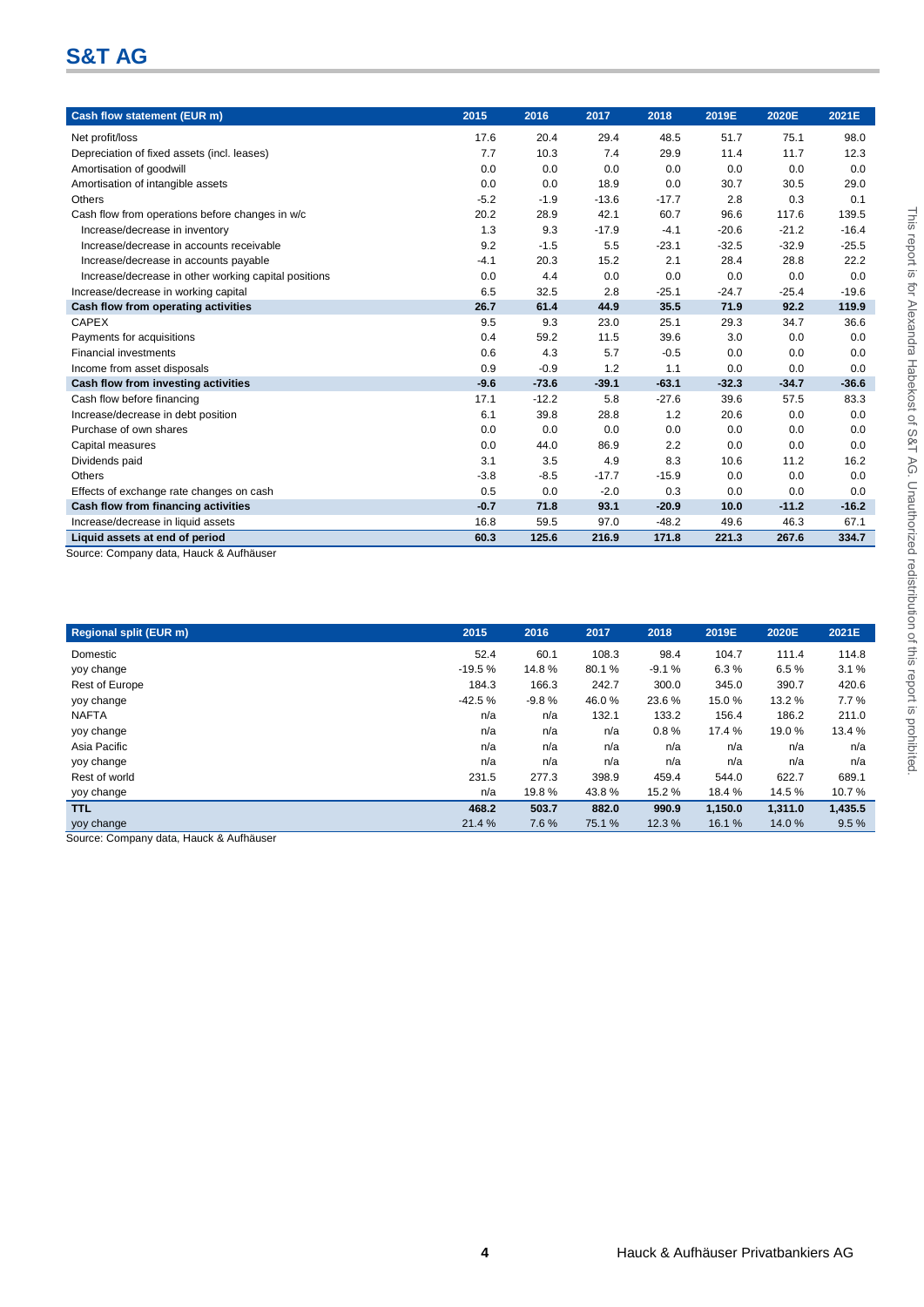# **S&T AG**

| Key ratios (EUR m)                   | 2015   | 2016    | 2017     | 2018    | 2019E   | 2020E    | 2021E    |
|--------------------------------------|--------|---------|----------|---------|---------|----------|----------|
| P&L growth analysis                  |        |         |          |         |         |          |          |
| Sales growth                         | 21.4%  | 7.6%    | 75.1%    | 12.3%   | 16.1%   | 14.0%    | 9.5%     |
| EBITDA growth                        | 23.9%  | 21.3%   | 97.9%    | 33.0%   | 14.9%   | 44.1%    | 48.3%    |
| <b>EBIT</b> growth                   | 24.1%  | 16.9%   | 73.1 %   | 47.3%   | 0.8%    | 43.5%    | 82.4%    |
| EPS growth                           | 15.3%  | $-9.3%$ | 29.9%    | 58.9%   | 13.5%   | 65.4%    | 90.6%    |
| Efficiency                           |        |         |          |         |         |          |          |
| Total operating costs / sales        | 94.5%  | 93.7%   | 93.8%    | 92.4%   | 92.0%   | 91.1%    | 90.3%    |
| Sales per employee                   | 209.9  | 223.6   | 306.0    | 254.1   | 266.1   | 301.9    | 327.3    |
| EBITDA per employee                  | 12.7   | 15.3    | 23.6     | 23.2    | 24.1    | 30.0     | 35.2     |
| <b>Balance sheet analysis</b>        |        |         |          |         |         |          |          |
| Avg. working capital / sales         | 10.3%  | 16.3%   | 13.6%    | 14.0%   | 14.7%   | 13.8%    | 14.2%    |
| Inventory turnover (sales/inventory) | 16.3   | 5.9     | 8.5      | 7.6     | 7.6     | 7.6      | 7.6      |
| Trade debtors in days of sales       | 67.4   | 122.2   | 71.3     | 74.6    | 74.6    | 74.6     | 74.6     |
| A/P turnover [(A/P*365)/sales]       | 54.6   | 97.3    | 64.1     | 65.2    | 65.2    | 65.2     | 65.2     |
| Cash conversion cycle (days)         | 18.6   | 68.3    | 38.6     | 48.5    | 46.8    | 46.7     | 46.5     |
| <b>Cash flow analysis</b>            |        |         |          |         |         |          |          |
| Free cash flow                       | 17.2   | 52.1    | 21.9     | 10.4    | 42.6    | 57.5     | 83.3     |
| Free cash flow/sales                 | 3.7%   | 10.3%   | 2.5%     | 1.1%    | 3.7%    | 4.4%     | 5.8%     |
| FCF / net profit                     | 108.6% | 357.3%  | 97.3%    | 23.2%   | 83.4%   | 77.3%    | 85.6%    |
| Capex / depn                         | 130.9% | 131.5%  | 109.2%   | 82.3%   | 69.7%   | 82.3%    | 88.6%    |
| Capex / maintenance capex            | n/a    | 0.0%    | 145.7%   | n/a     | 119.4%  | 118.5%   | 125.4%   |
| Capex / sales                        | n/a    | n/a     | n/a      | n/a     | n/a     | n/a      | n/a      |
| <b>Security</b>                      |        |         |          |         |         |          |          |
| Net debt                             | $-9.4$ | $-32.0$ | $-101.8$ | $-52.7$ | $-81.7$ | $-128.0$ | $-195.1$ |
| Net Debt/EBITDA                      | 0.0    | 0.0     | 0.0      | 0.0     | 0.0     | 0.0      | 0.0      |
| Net debt / equity                    | neg.   | neg.    | neg.     | neg.    | neg.    | neg.     | neg.     |
| Interest cover                       | 6.9    | 5.5     | 6.0      | 10.0    | 12.0    | 15.8     | 20.2     |
| Dividend payout ratio                | 21.9%  | 33.1%   | 36.6%    | 23.5%   | 22.0%   | 21.8%    | 21.8%    |
| <b>Asset utilisation</b>             |        |         |          |         |         |          |          |
| Capital employed turnover            | 2.9    | 1.3     | 1.7      | 1.9     | 1.9     | 2.0      | 1.9      |
| Operating assets turnover            | 7.8    | 3.4     | 5.7      | 5.1     | 5.2     | 5.1      | 5.1      |
| Plant turnover                       | 30.9   | 18.3    | 27.7     | 26.7    | 27.9    | 26.7     | 24.9     |
| Inventory turnover (sales/inventory) | 16.3   | 5.9     | 8.5      | 7.6     | 7.6     | 7.6      | 7.6      |
| <b>Returns</b>                       |        |         |          |         |         |          |          |
| <b>ROCE</b><br><b>ROE</b>            | 13.8%  | 8.8%    | 9.4%     | 11.9%   | 11.1%   | 14.9%    | 17.0%    |
| Other                                | 15.9%  | 9.5%    | 7.4 %    | 12.6%   | 12.9%   | 16.2%    | 18.0%    |
| Interest paid / avg. debt            | 6.5%   | 6.0%    | 6.6%     | 5.3%    | 4.0%    | 4.3%     | 4.0%     |
| No. employees (average)              | 2230   | 2252    | 2882     | 3900    | 4322    | 4343     | 4387     |
| Number of shares                     | 43.5   | 44.2    | 52.5     | 66.1    | 66.1    | 66.1     | 66.1     |
| <b>DPS</b>                           | 0.1    | 0.1     | 0.1      | 0.2     | 0.2     | 0.2      | 0.3      |
| <b>EPS</b> reported                  | 0.36   | 0.33    | 0.43     | 0.68    | 0.77    | 1.13     | 1.47     |
| <b>Valuation ratios</b>              |        |         |          |         |         |          |          |
| P/BV                                 | 9.0    | 6.4     | 4.3      | 3.8     | 3.4     | 2.9      | 2.5      |
| EV/sales                             | 1.9    | 1.9     | 1.4      | 1.3     | $1.1$   | 0.9      | 0.8      |
| EV/EBITDA                            | 31.0   | 28.1    | 17.9     | 14.5    | 12.3    | 9.5      | 7.6      |
| EV/EBITA                             | 42.6   | 40.0    | 20.0     | 21.3    | 13.9    | 10.4     | 8.2      |
| EV/EBIT                              | 42.6   | 40.0    | 29.1     | 21.3    | 20.7    | 14.0     | 10.4     |
| <b>EV/FCF</b>                        | 51.0   | 18.5    | 55.5     | 125.8   | 30.2    | 21.5     | 14.1     |
| Adjusted FCF yield                   | 2.4%   | 2.2%    | 3.6%     | 5.1%    | 6.7%    | 8.5%     | 10.9%    |
| Dividend yield                       | 0.4%   | 0.5%    | 0.6%     | 0.8%    | 0.8%    | 1.2%     | 1.6%     |

Source: Company data, Hauck & Aufhäuser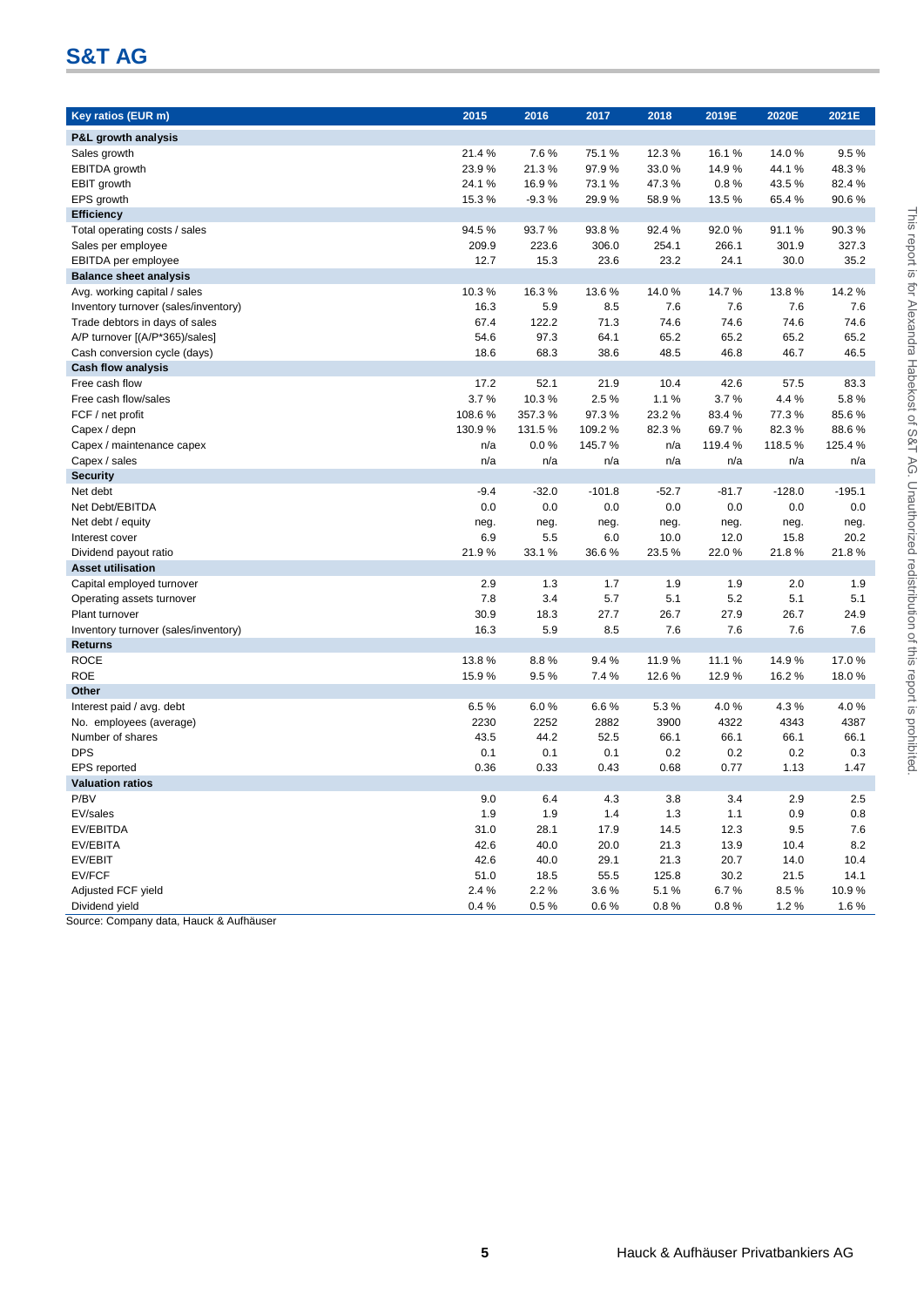**Disclosures regarding research publications of Hauck & Aufhäuser Privatbankiers AG pursuant to section 85 of the German Securities Trading Act (WpHG) and distributed in the UK under an EEA branch passport, subject to the FCA requirements on research recommendation disclosures**

It is essential that any research recommendation is fairly presented and discloses interests of indicates relevant conflicts of interest. Pursuant to section 85 of the German Securities Trading Act (WpHG) a research report has to point out possible conflicts of interest in connection with the analysed company. Further to this, under the FCA's rules on research recommendations, any conflicts of interest in connection with the recommendation must be disclosed. A conflict of interest is presumed to exist in particular if Hauck & Aufhäuser Privatbankiers AG

- (1) or its affiliate(s) (either in its own right or as part of a consortium) within the past twelve months, acquired the financial instruments of the analysed company,
- (2) has entered into an agreement on the production of the research report with the analysed company,
- (3) or its affiliate(s) has, within the past twelve months, been party to an agreement on the provision of investment banking services with the analysed company or have received services or a promise of services under the term of such an agreement,
- (4) or its affiliate(s) holds a) 5% or more of the share capital of the analysed company, or b) the analysed company holds 5% or more of the share capital of Hauck & Aufhäuser Privatbankiers AG or its affiliate(s),
- (5) or its affiliate(s) holds a net long (a) or a net short (b) position of 0.5% of the outstanding share capital of the analysed company or derivatives thereof,
- (6) or its affiliate(s) is a market maker or liquidity provider in the financial instruments of the issuer,
- (7) or the analyst has any other significant financial interests relating to the analysed company such as, for example, exercising mandates in the interest of the analysed company or a significant conflict of interest with respect to the issuer,
- (8) The research report has been made available to the company prior to its publication. Thereafter, only factual changes have been made to the report.

**Conflicts of interest that existed at the time when this research report was published**:

| Company | <b>Disclosure</b> |
|---------|-------------------|
| S&T AG  | ັ                 |

# **Historical target price and rating changes for S&T AG in the last 12 months**



**6** Hauck & Aufhäuser Privatbankiers AG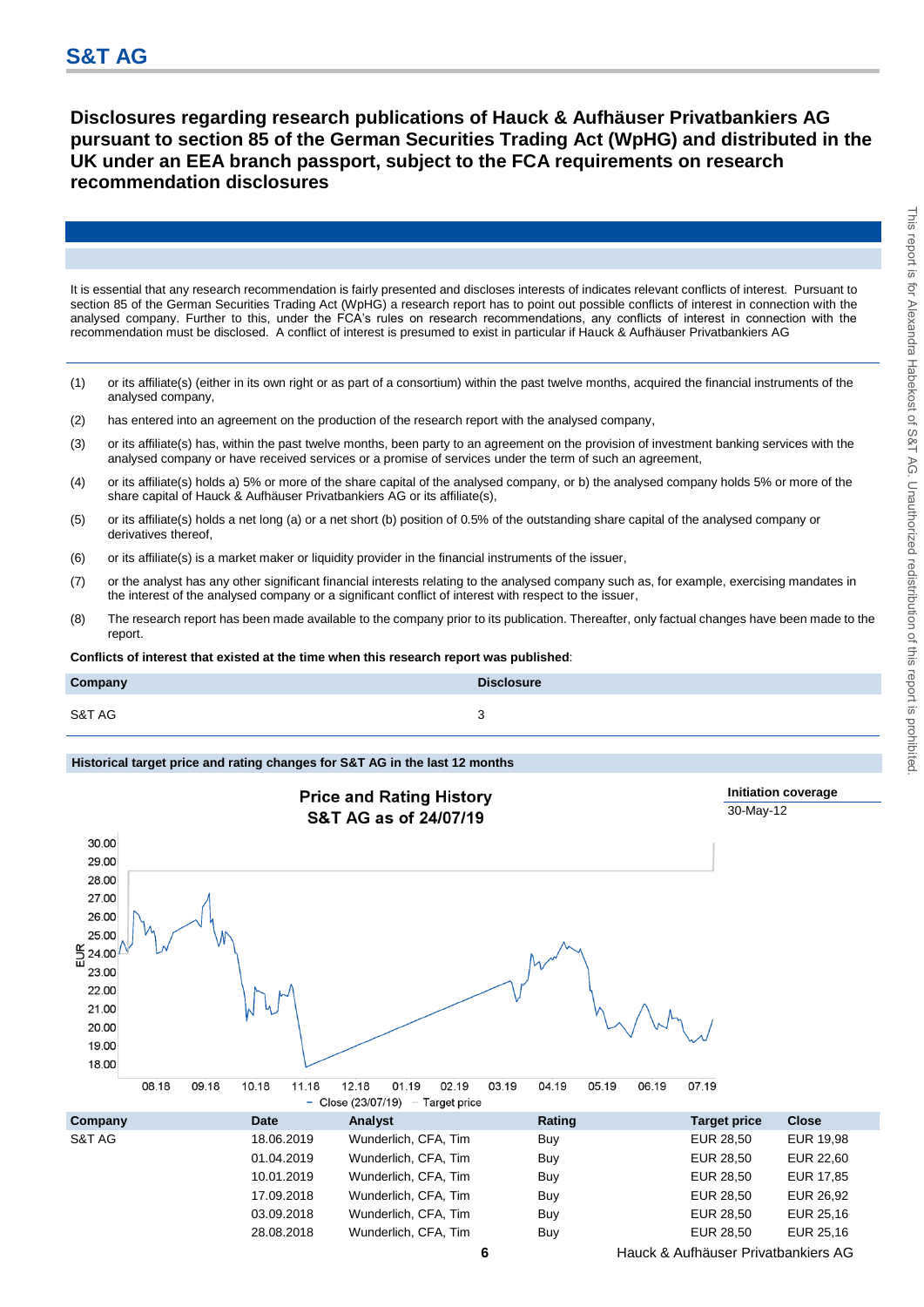| 07.08.2018 | Wunderlich, CFA, Tim | Buy | EUR 28.50 | EUR 25.84 |
|------------|----------------------|-----|-----------|-----------|
| 31.07.2018 | Wunderlich, CFA, Tim | Buv | EUR 28.50 | EUR 24.30 |

# **Hauck & Aufhäuser distribution of ratings and in proportion to investment banking services**

| Buv  | 65.19 % | 75.00 %   |
|------|---------|-----------|
| Sell | 12.66%  | $0.00 \%$ |
| Hold | 22.15 % | 25.00 %   |

Date of publication creation: 25/07/2019 07:56 AM

Date of publication dissemination: 25/07/2019 08:10 AM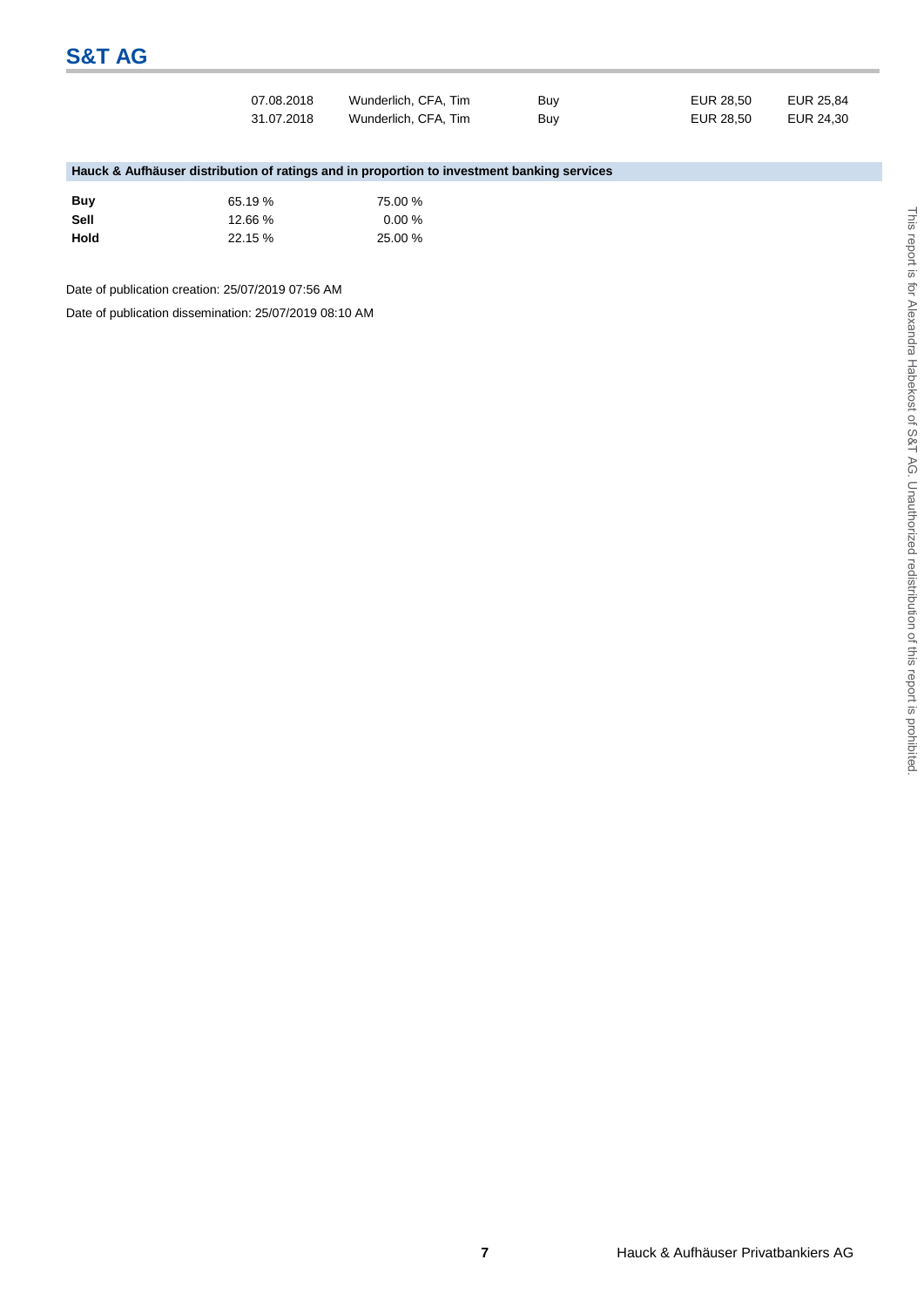#### **1. General Information/Liabilities**

This research report has been produced for the information purposes of institutional investors only, and is not in any way a personal recommendation, offer or solicitation to buy or sell the financial instruments mentioned herein. The document is confidential and is made available by Hauck & Aufhäuser Privatbankiers AG, exclusively to selected recipients [in DE, GB, FR, CH, US, UK, Scandinavia, and Benelux or, in individual cases, also in other countries]. A distribution to private investors in the sense of the German Securities Trading Act (WpHG) is excluded. It is not allowed to pass the research report on to persons other than the intended recipient without the permission of Hauck & Aufhäuser Privatbankiers AG. Reproduction of this document, in whole or in part, is not permitted without prior permission Hauck & Aufhäuser Privatbankiers AG. All rights reserved.

Under no circumstances shall Hauck & Aufhäuser Privatbankiers AG, any of its employees involved in the preparation, have any liability for possible errors or incompleteness of the information included in this research report – neither in relation to indirect or direct nor consequential damages. Liability for damages arising either directly or as a consequence of the use of information, opinions and estimates is also excluded. Past performance of a financial instrument is not necessarily indicative of future performance.

#### **2. Responsibilities**

This research report was prepared by the research analyst named on the front page (the "Producer"). The Producer is solely responsible for the views and estimates expressed in this report. The report has been prepared independently. The content of the research report was not influenced by the issuer of the analysed financial instrument at any time. It may be possible that parts of the research report were handed out to the issuer for information purposes prior to the publication without any major amendments being made thereafter.

#### **3. Organisational Requirements**

Hauck & Aufhäuser Privatbankiers AG took internal organisational and regulative precautions to avoid or accordingly disclose possible conflicts of interest in connection with the preparation and distribution of the research report. All members of Hauck & Aufhäuser Privatbankiers AG involved in the preparation of the research report are subject to internal compliance regulations. No part of the Producer's compensation is directly or indirectly related to the preparation of this financial analysis. In case a research analyst or a closely related person is confronted with a conflict of interest, the research analyst is restricted from covering this company.

#### **4. Information Concerning the Methods of Valuation/Update**

The determination of the fair value per share, i.e. the price target, and the resultant rating is done on the basis of the adjusted free cash flow (adj. FCF) method and on the basis of the discounted cash flow – DCF model. Furthermore, a peer group comparison is made.

The adj. FCF method is based on the assumption that investors purchase assets only at a price (enterprise value) at which the operating cash flow return after taxes on this investment exceeds their opportunity costs in the form of a hurdle rate of 7.5%. The operating cash flow is calculated as EBITDA less maintenance capex and taxes.

Within the framework of the DCF approach, the future free cash flows are calculated initially on the basis of a fictitious capital structure of 100% equity, i.e. interest and repayments on debt capital are not factored in initially. The adjustment towards the actual capital structure is done by discounting the calculated free cash flows with the weighted average cost of capital (WACC), which takes into account both the cost of equity capital and the cost of debt. After discounting, the calculated total enterprise value is reduced by the interest-bearing debt capital in order to arrive at the equity value.

Hauck & Aufhäuser Privatbankiers AG uses the following three-step rating system for the analysed companies:

Buy: Sustainable upside potential of more than 10% within 12 months Sell: Sustainable downside potential of more than 10% within 12 months. Hold: Upside/downside potential is limited. No immediate catalyst visible.

NB: The ratings of Hauck & Aufhäuser Privatbankiers AG are not based on a performance that is expected to be "relative" to the market.

The decision on the choice of the financial instruments analysed in this document was solely made by Hauck & Aufhäuser Privatbankiers AG. The opinions and estimates in this research report are subject to change without notice. It is within the discretion of Hauck & Aufhäuser Privatbankiers AG whether and when it publishes an update to this research report, but in general updates are created on a regular basis, after 6 months at the latest. A sensitivity analysis is included and published in company's initial studies.

#### **5. Major Sources of Information**

Part of the information required for this research report was made available by the issuer of the financial instrument. Furthermore, this report is based on publicly available sources (such as, for example, Bloomberg, Reuters, VWD-Trader and the relevant daily press) believed to be reliable. Hauck & Aufhäuser Privatbankiers AG has checked the information for plausibility but not for accuracy or completeness.

#### **6. Competent Supervisory Authority**

Hauck & Aufhäuser Privatbankiers AG are under supervision of the BaFin – German Federal Financial Supervisory Authority Bundesanstalt für Finanzdienstleistungsaufsicht), Graurheindorfer Straße 108, 53117 Bonn and Marie-Curie-Straße 24 – 28, 60439 Frankfurt a.M.

This document is distributed in the UK under a MiFID EEA branch passport and in compliance with the applicable FCA requirements.

#### **7. Specific Comments for Recipients Outside of Germany**

This research report is subject to the law of the Federal Republic of Germany. The distribution of this information to other states in particular to the USA, Canada, Australia and Japan may be restricted or prohibited by the laws applicable within this state.

#### **8. Miscellaneous**

According to Article 4(1) No. i of the delegated regulation 2016/958 supplementing regulation 596/2014 of the European Parliament, further information regarding investment recommendations of the last 12 months are published under: https://www.hauck-aufhaeuser.com/en/investment-banking/equities#institutionalresearch